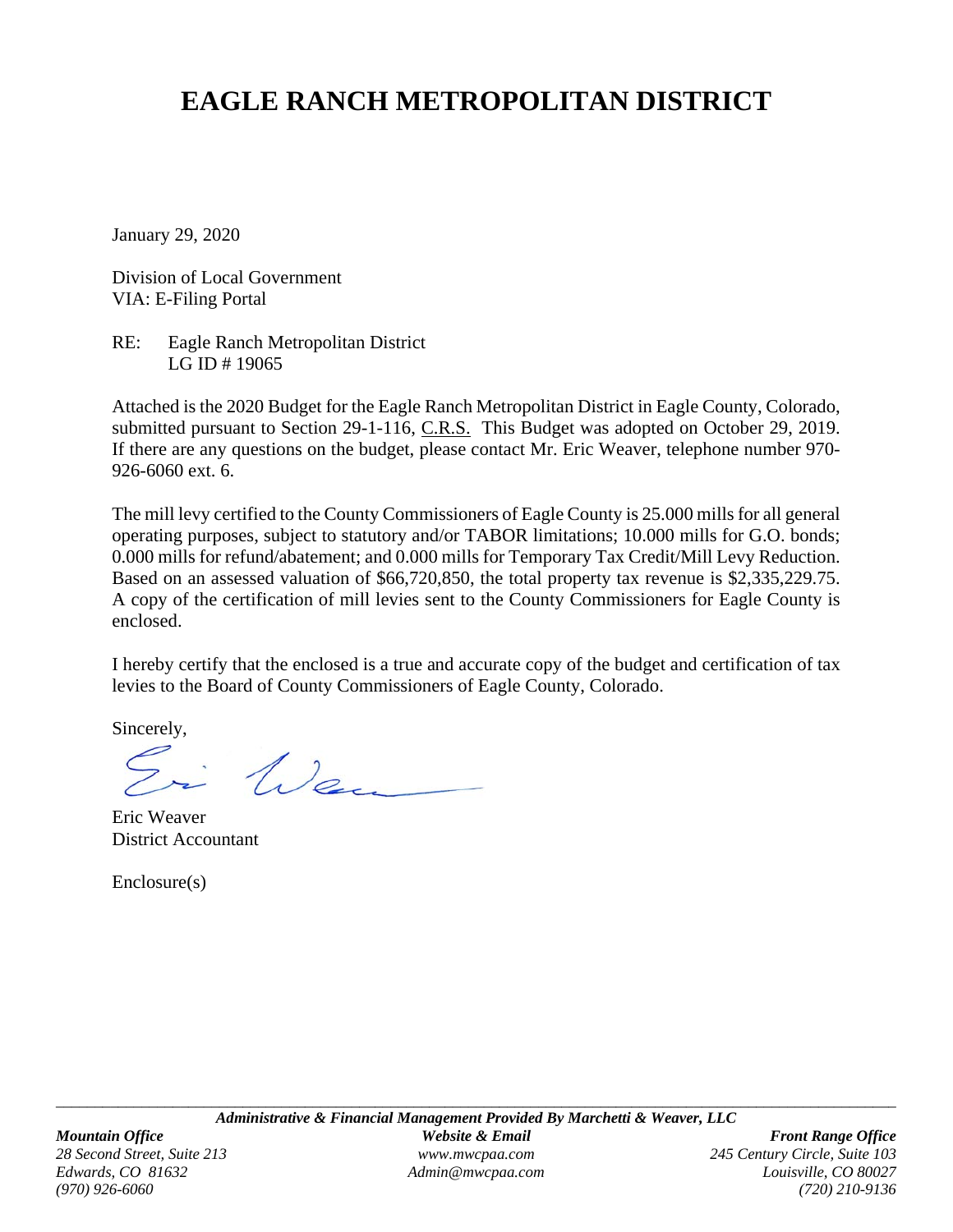#### **EAGLE RANCH METROPOLITAN DISTRICT**

#### **2020 BUDGET MESSAGE**

Eagle Ranch Metropolitan District is a quasi-municipal corporation organized and operated pursuant to provisions set forth in the Colorado Special District Act. The District was established to supply the necessary services of water, streets, parks & recreation, safety protection, sanitary sewer, and mosquito control.

The following budget is prepared on the modified accrual basis of accounting, which is consistent with the basis of accounting used in presenting the District's financial statements.

#### **2020 BUDGET STRATEGY**

The District's strategy in preparing the 2020 budget is to strive to provide the type of recreational facilities desired by the property owners and residents of the District in the most economic manner possible. The debt service fund is levying a mill levy of 10.000 mills to cover a portion of the debt service on Districts general obligation bonds. The General Fund mill levy of 25.000 mills covers the operating expenses of the District with the remaining available funds being transferred to the Debt Service Fund to cover the additional debt service costs and to the Golf Course Enterprise Fund to cover shortfalls. Remaining funds will be held in fund balance for spending in future years.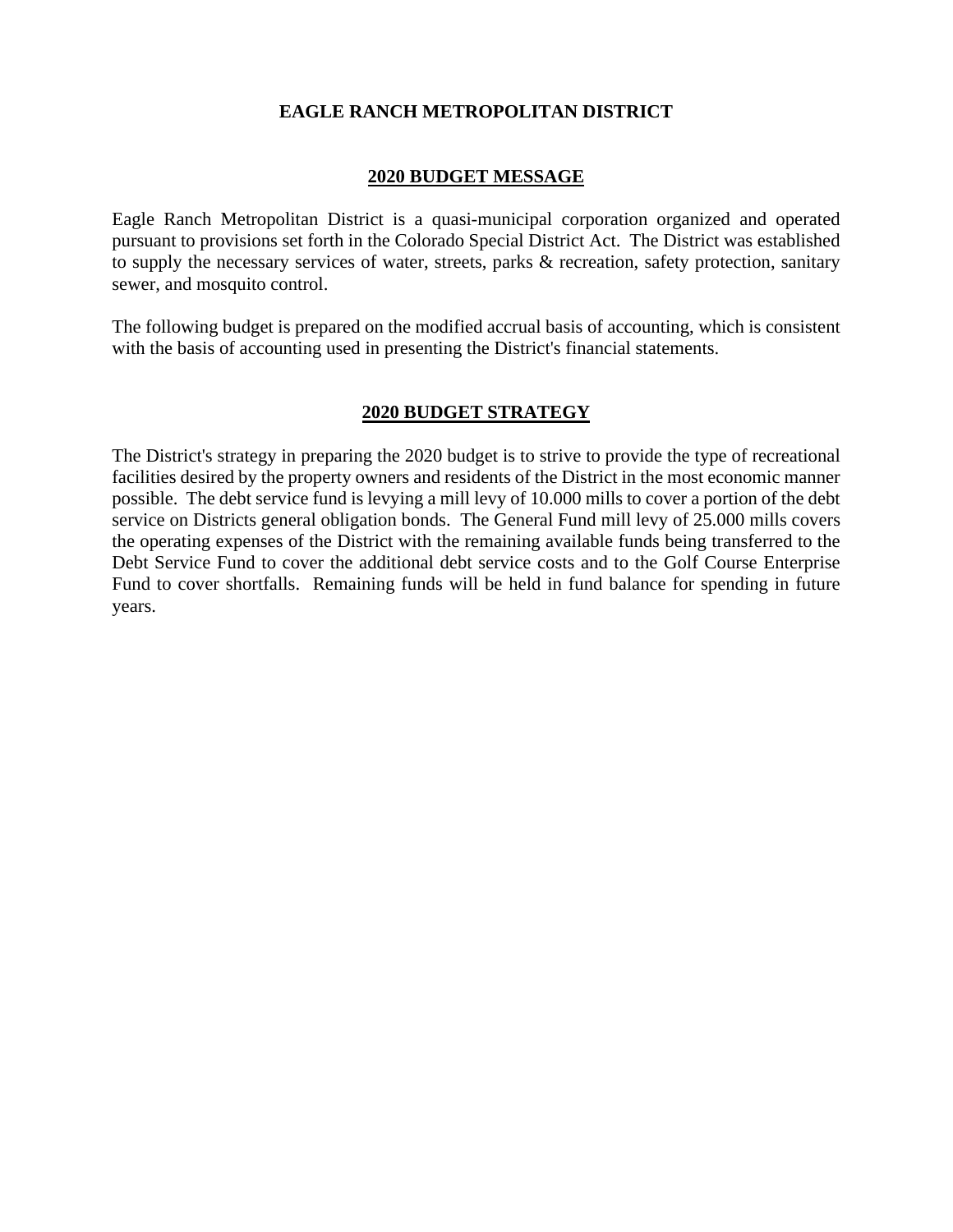# **RESOLUTIONS OF EAGLE RANCH METROPOLITAN DISTRICT**

#### **TO ADOPT 2020 BUDGET**

A RESOLUTION SUMMARIZING EXPENDITURES AND REVENUES FOR EACH FUND AND ADOPTING A BUDGET FOR THE EAGLE RANCH METROPOLITAN DISTRICT, COLORADO, FOR THE CALENDAR YEAR BEGINNING ON THE FIRST DAY OF JANUARY 2020 AND ENDING ON THE LAST DAY OF DECEMBER 2020.

WHEREAS, the Board of Directors of the Eagle Ranch Metropolitan District has appointed a budget committee to prepare and submit a proposed 2020 budget at the proper time; and

WHEAREAS, such committee has submitted a proposed budget to this governing body at the proper time, for its consideration, and;

WHEREAS, upon due and proper notice, published or posted in accordance with the law, said proposed budget was open for inspection by the public at a designated place, and a public hearing was held on October 29, 2019, and interested taxpayers were given the opportunity to file or register any objections to said proposed budget; and;

WHEREAS, whatever increases may have been made in the expenditures, like increases were added to the revenues or planned to be expended from reserves/fund balances so that the budget remains in balance, as required by law.

NOW, THEREFORE, BE IT RESOLVED by the Board of directors of the Eagle Ranch Metropolitan District, Eagle County, Colorado:

- Section 1. That the budget as submitted, amended, and summarized by fund, hereby is approved and adopted as the budget of the Eagle Ranch Metropolitan District for the year stated above.
- Section 2. That the budget hereby approved and adopted shall be certified by any officer or the District Administrator of the District and made a part of the public records of the District.

## (THE REMAINDER OF THIS PAGE INTENTIONALLY LEFT BLANK)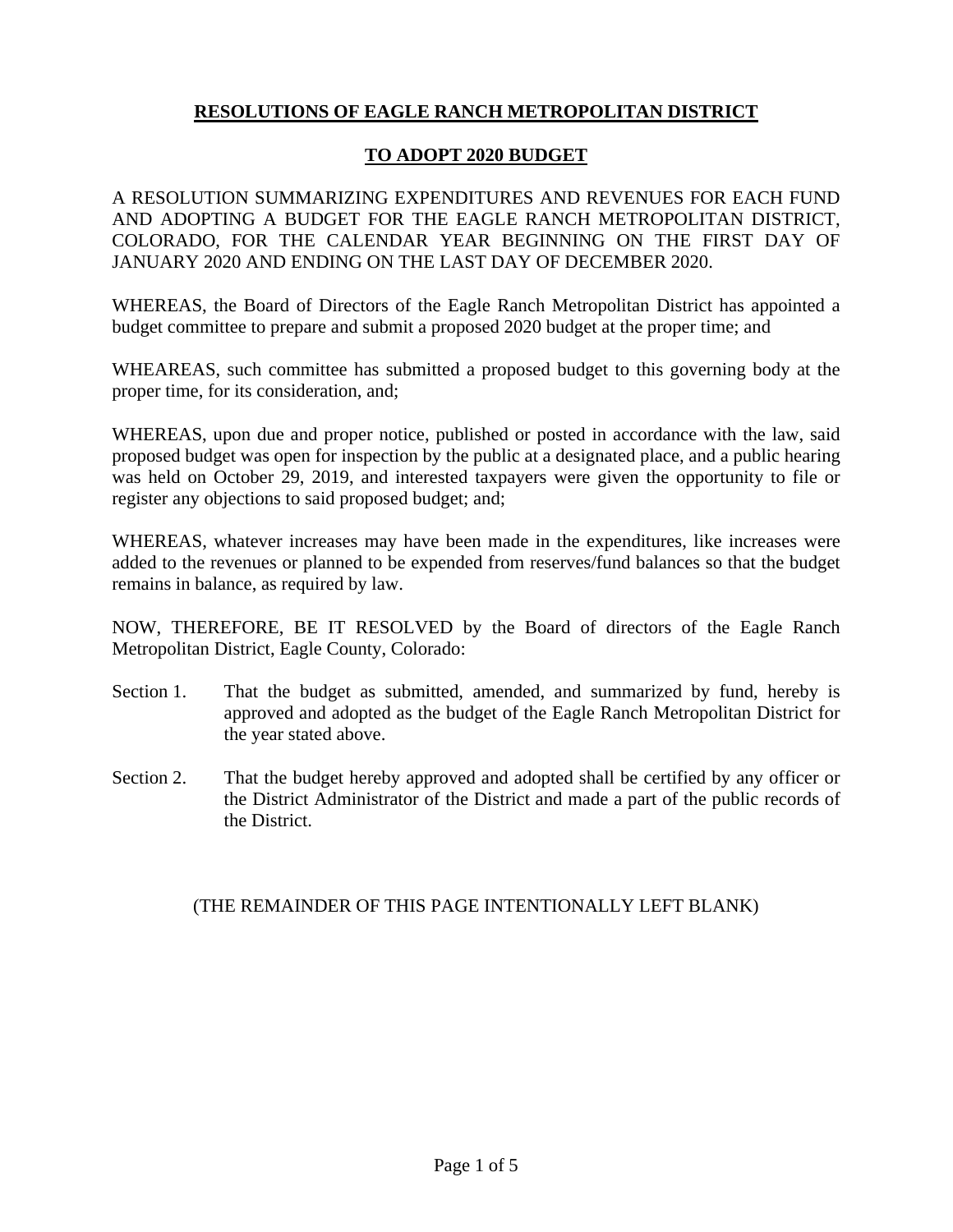# **TO SET MILL LEVIES**

A RESOLUTION LEVYING PROPERTY TAXES FOR THE YEAR 2019, TO HELP DEFRAY THE COSTS OF GOVERNMENT FOR THE EAGLE RANCH METROPOLITAN DISTRICT, EAGLE COUNTY, COLORADO, FOR THE 2020 BUDGET YEAR.

WHEREAS, the Board of Directors of the Eagle Ranch Metropolitan District, has adopted the annual budget in accordance with the Local Government Budget Law, on October 29, 2019 and;

WHEREAS, the amount of money necessary to balance the budget for general operating expenses and capital expenditure purposes from property tax revenue is \$1,668,021.25 and;

WHEREAS, the Eagle Ranch Metropolitan District finds that it is required to temporarily lower the general operating mill levy to render a refund for \$0.00, and;

WHEREAS, the amount of money necessary to balance the budget for capital expenditure purposes from property tax revenue approved by voters or at public hearing is \$0.00, and;

WHEREAS, the amount of money necessary to balance the budget for voter approved bonds and interest is \$667,208.50, and;

WHEREAS, the 2019 valuation for assessment for the Eagle Ranch Metropolitan District, as certified by the County Assessor is \$66,720,850.

NOW, THEREFORE, BE IT RESOLVED by the Board of Directors of the EAGLE RANCH METROPOLITAN DISTRICT, EAGLE COUNTY, COLORADO:

- Section 1. That for the purposes of meeting all general operating expenses of the Eagle Ranch Metropolitan District during the 2020 budget year, there is hereby levied a tax of 25.000 mills upon each dollar of the total valuation for assessment of all taxable property within the District for the year 2019.
- Section 2. That for the purposes of rendering a refund to its constituents during budget year 2020 there is hereby levied a temporary tax credit/mill levy reduction of 0.00 mills.
- Section 3. That for the purpose of meeting all capital expenditures of the Eagle Ranch Metropolitan District during the 2020 budget year, there is hereby levied a tax of 0.00 mills upon each dollar of the total valuation for assessment of all taxable property within the District for the year 2019.

## (THE REMAINDER OF THIS PAGE INTENTIONALLY LEFT BLANK)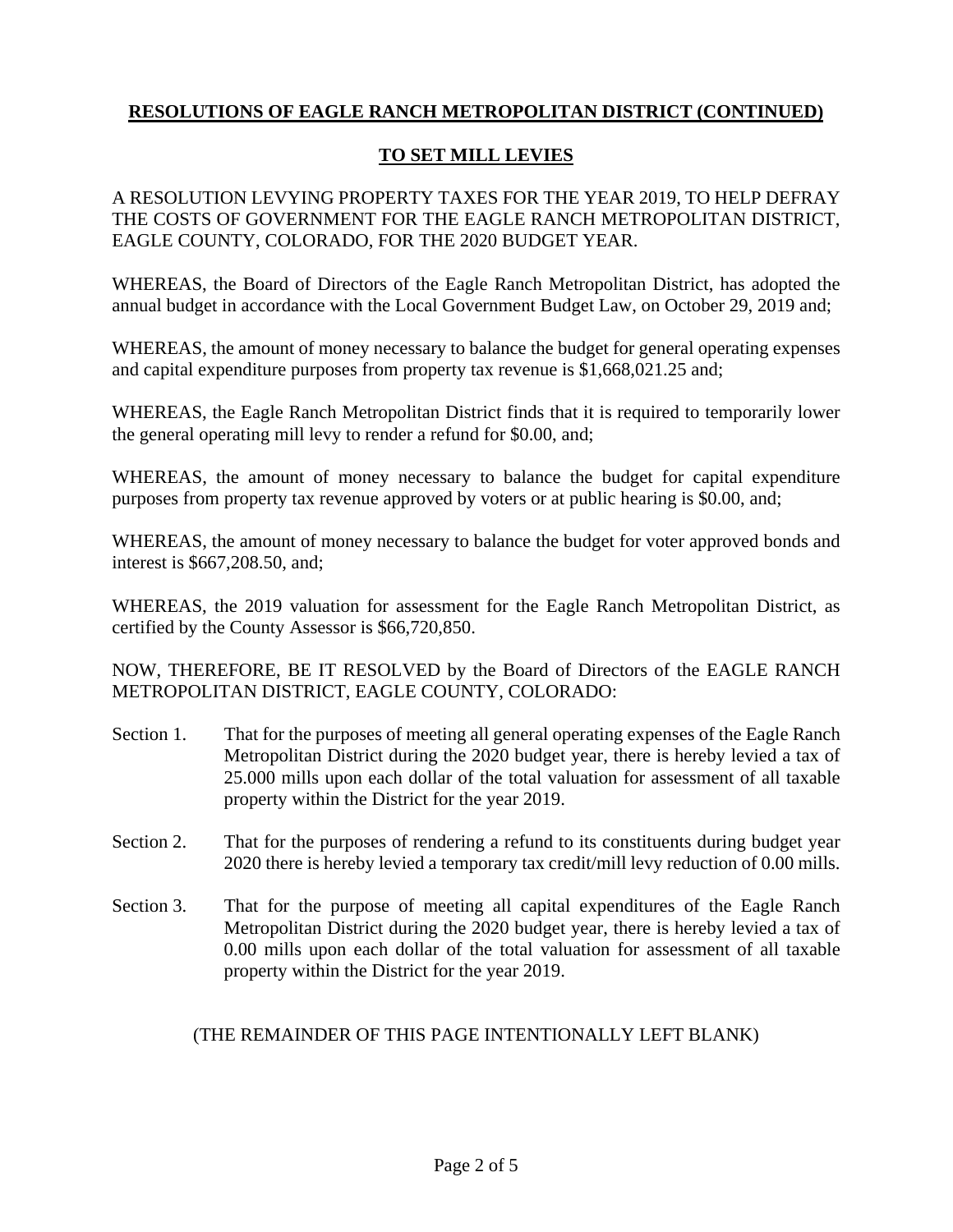## **TO SET MILL LEVIES (CONTINUED)**

- Section 4. That for the purpose of meeting all payments for bonds and interest of the Eagle Ranch Metropolitan District during the 2020 budget year, there is hereby levied a tax of 10.000 mills upon each dollar of the total valuation for assessment of all taxable property within the District for the year 2019.
- Section 5. That any officer or the District Administrator is hereby authorized and directed to either immediately certify to the County Commissioners of Eagle County, Colorado, the mill levies for the Eagle Ranch Metropolitan District as hereinabove determined and set, or be authorized and directed to certify to the County Commissioners of Eagle County, Colorado, the mill levies for the Eagle Ranch Metropolitan District as hereinabove determined and set based upon the final (December) certification of valuation from the county assessor.

#### (THE REMAINDER OF THIS PAGE INTENTIONALLY LEFT BLANK)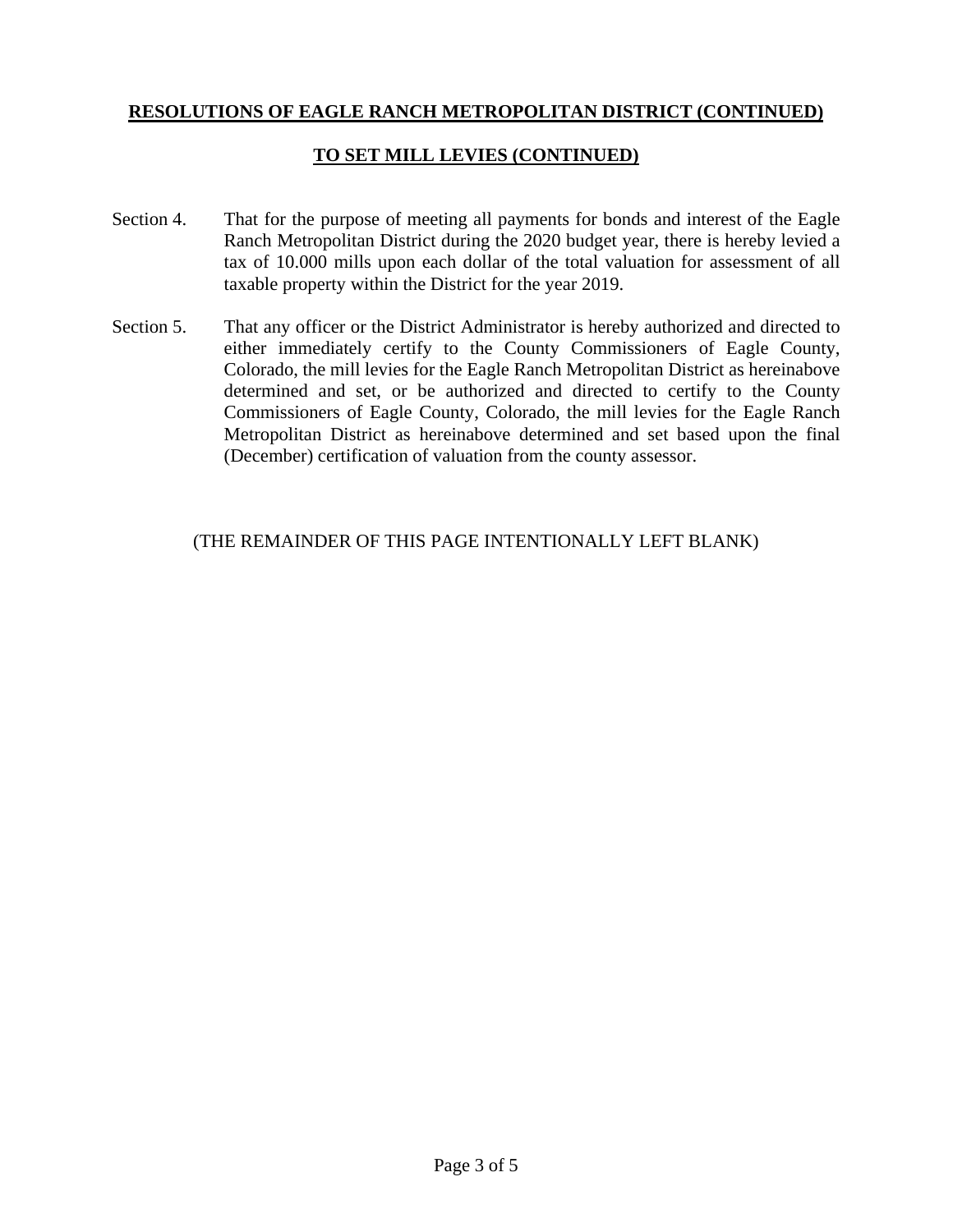#### **TO APPROPRIATE SUMS OF MONEY**

(PURSUANT TO SECTION 29-1-108, C.R.S.)

A RESOLUTION APPROPRIATING SUMS OF MONEY TO THE VARIOUS FUNDS AND SPENDING AGENCIES, IN THE AMOUNT AND FOR THE PURPOSE AS SET FORTH BELOW, FOR THE EAGLE RANCH METROPOLITAN DISTRICT, EAGLE COUNTY, COLORADO, FOR THE 2020 BUDGET YEAR.

WHEREAS, the Board of Directors has adopted the annual budget in accordance with the Local Government Budget Law, on October 29, 2019 and;

WHEREAS, the Board of Directors has made provision therein for revenues in an amount equal or greater to the total proposed expenditures as set forth in said budget, and;

WHEREAS, it is not only required by law, but also necessary to appropriate the revenues and reserves or fund balances provided in the budget to and for the purposes described below, thereby establishing a limitation on expenditures for the operations of the District.

NOW, THEREFORE, BE IT RESOLVED BY THE BOARD OF DIRECTORS OF THE EAGLE RANCH METROPOLITAN DISTRICT, EAGLE COUNTY, COLORADO:

Section 1. That the following sums are hereby appropriated from the revenues of each fund, to each fund, for the purposes stated:

| <b>GENERAL FUND:</b><br><b>Current Operating Expenditures</b><br><b>Fund Transfers</b> | \$<br>143,591<br>1,342,000 |
|----------------------------------------------------------------------------------------|----------------------------|
| TOTAL GENERAL FUND                                                                     | \$1,485,591                |
| <b>DEBT SERVICE FUND:</b>                                                              |                            |
| <b>Current Debt Service Expenditures</b>                                               | \$1,438,404                |
| WATER SPECIAL REVENUE FUND:                                                            |                            |
| <b>Current Water Special Revenue</b>                                                   |                            |
| <b>Fund Expenditures</b>                                                               | \$<br>100,000              |
| <b>GOLF COURSE ENTERPRISE FUND:</b>                                                    |                            |
| <b>Current Operating Expenditures</b>                                                  | \$1,484,190                |
| <b>Current Cost of Goods Sold Expenditures</b>                                         | 167,281                    |
| <b>Current Capital Expenditures</b>                                                    | 269,725                    |
| TOTAL G. C. ENTERPRISE FUND                                                            | 1,921,196                  |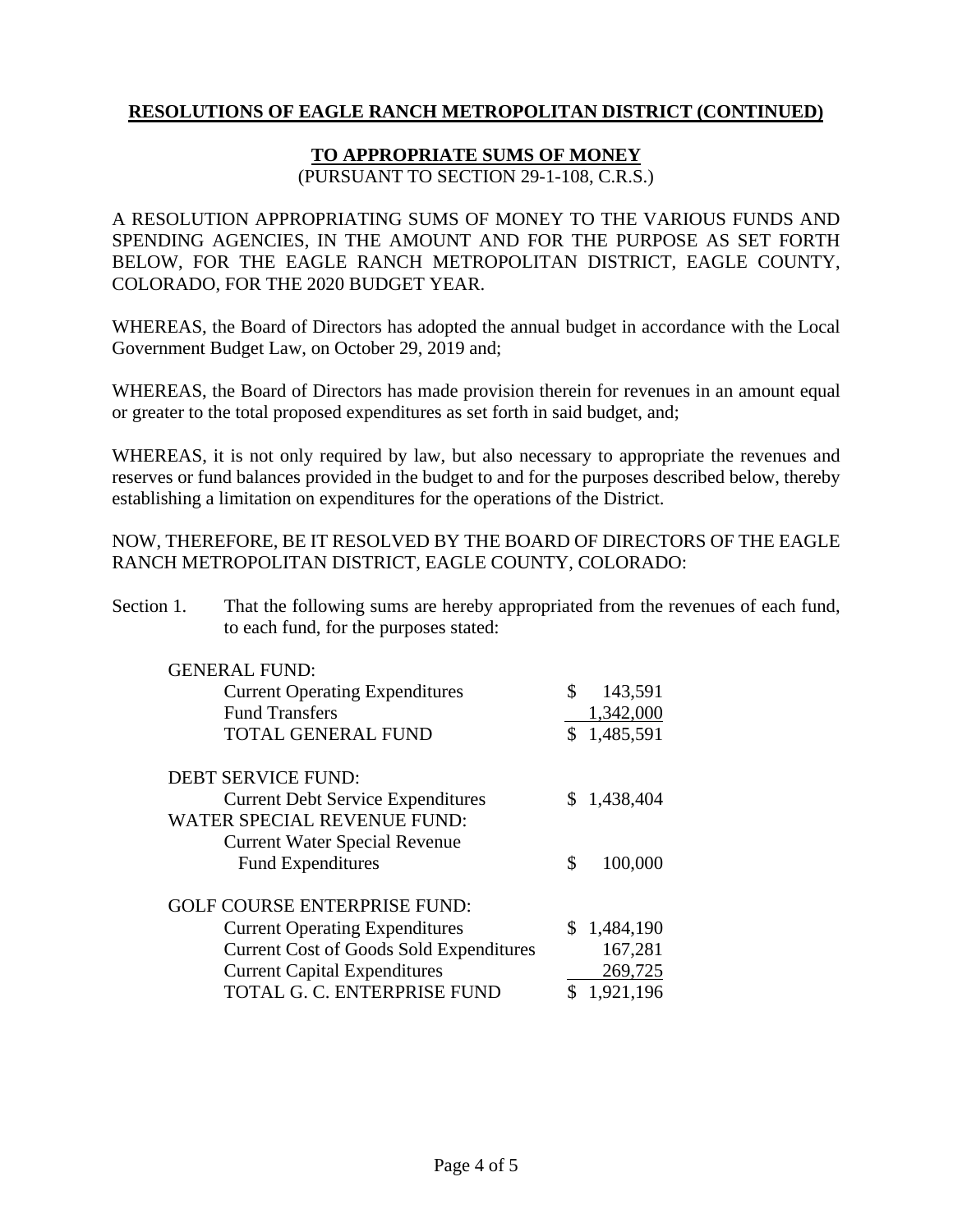## TO ADOPT 2020 BUDGET, SET MILL LEVIES AND **APPROPRIATE SUMS OF MONEY** (CONTINUED)

The above resolutions to adopt the 2020 budget, set the mill levies and to appropriate sums of money were adopted this  $29<sup>th</sup>$  day of October, 2019.

Attest: Ker Rose

 $\bar{h}$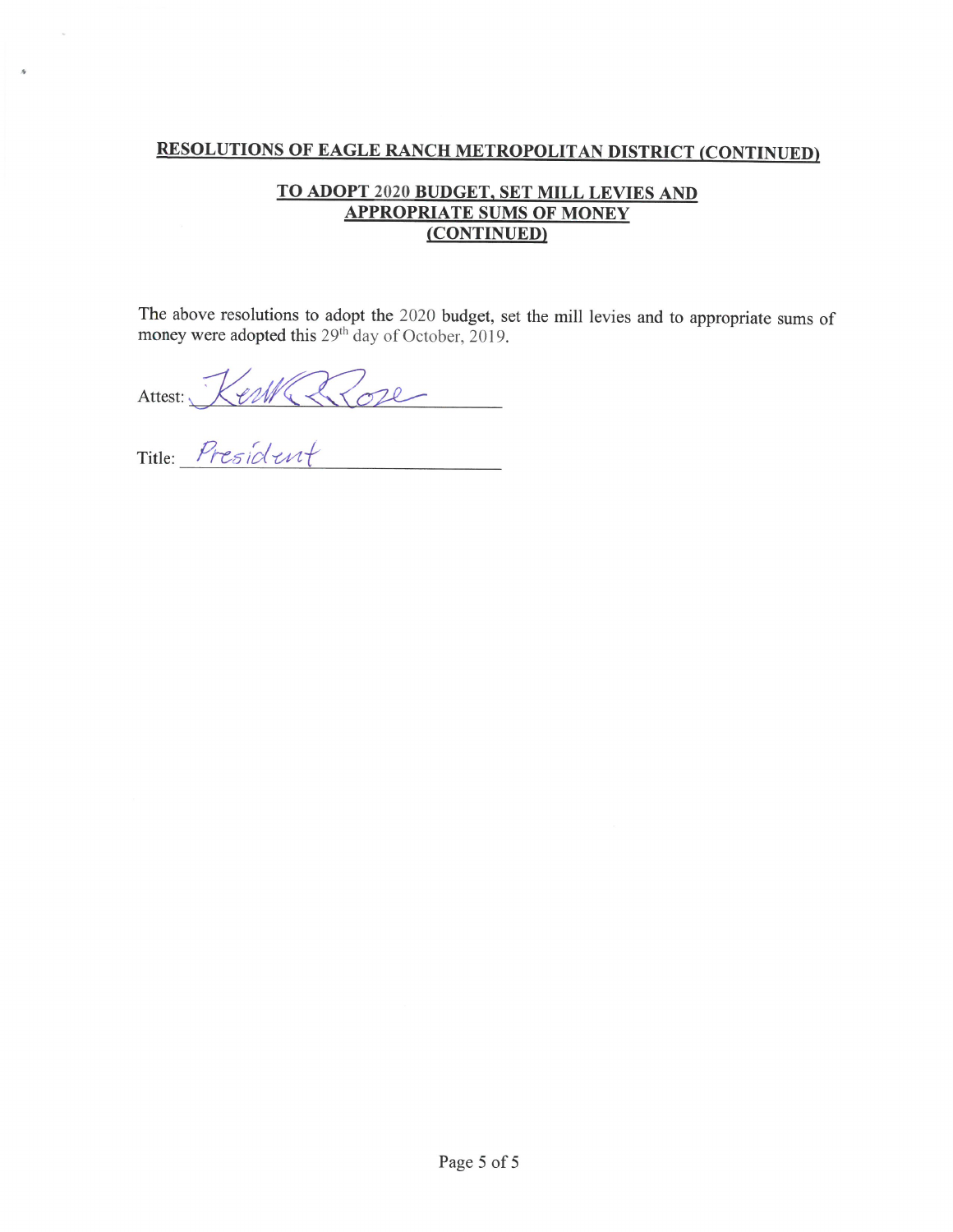| <b>EAGLE RANCH METROPOLITAN DISTRICT</b><br><b>STATEMENT OF NET POSITION</b><br>Nine Months Ended September 30, 2019 | General<br><b>Fund</b> | <b>Debt</b><br><b>Service</b><br>Fund | Water<br><b>Spec Rev</b><br><b>Fund</b> | Golf<br><b>Enterprise</b><br><b>Fund</b> | Long-Term<br><b>Debt</b> | <b>Total</b> |
|----------------------------------------------------------------------------------------------------------------------|------------------------|---------------------------------------|-----------------------------------------|------------------------------------------|--------------------------|--------------|
| Assets:                                                                                                              |                        |                                       |                                         |                                          |                          |              |
| Cash-Checking                                                                                                        | 16,273                 |                                       | 1,511                                   | 32,380                                   |                          | 50.164       |
| Cash-Colotrust 2.13%                                                                                                 | 3,641,823              |                                       |                                         |                                          |                          | 3,641,823    |
| Cash - CoBiz CD - 03/20 0.70%                                                                                        | 246,619                |                                       |                                         |                                          |                          | 246,619      |
| Cash- UMB Brokered CD's 1.5% - 2.75%                                                                                 | 429,800                |                                       |                                         |                                          |                          | 429,800      |
| Pooled Cash                                                                                                          | (694, 836)             | 642,115                               | 17                                      | 52,704                                   |                          | 0            |
| <b>Total Cash</b>                                                                                                    | 3,639,678              | 642,115                               | 1,528                                   | 85,084                                   | $\overline{a}$           | 4,368,406    |
| <b>Accounts Receivable</b>                                                                                           |                        |                                       |                                         | 160                                      |                          | 160          |
| Inventories                                                                                                          |                        |                                       |                                         | 69,525                                   |                          | 69,525       |
| Property Tax Receivable                                                                                              | 5,632                  | 2,929                                 |                                         |                                          |                          | 8,561        |
| Due from County Treasurer                                                                                            |                        |                                       |                                         |                                          |                          |              |
| Due From Town of Eagle                                                                                               |                        |                                       |                                         |                                          |                          |              |
| Due From EC SD REJ50                                                                                                 |                        |                                       |                                         |                                          |                          |              |
| Prepaid Expenses & Deposits                                                                                          | (500)                  |                                       |                                         | 8.738                                    |                          | 8,238        |
| <b>Total Other Current Assets</b>                                                                                    | 5,132                  | 2,929                                 | $\blacksquare$                          | 78,424                                   | $\blacksquare$           | 86,485       |
| Golf Course, Buildings & Equipment                                                                                   |                        |                                       |                                         | 9,250,648                                |                          | 9,250,648    |
| <b>Total Non-Current Assets</b>                                                                                      | $\blacksquare$         | $\overline{a}$                        | $\overline{\phantom{a}}$                | 9,250,648                                | $\overline{a}$           | 9,250,648    |
| <b>Total Assets</b>                                                                                                  | 3.644.810              | 645.044                               | 1.528                                   | 9,414,157                                |                          | 13,705,539   |
| <b>Liabilities &amp; Deferred Inflows:</b>                                                                           |                        |                                       |                                         |                                          |                          |              |
| <b>Accounts Pavable</b>                                                                                              | 5.963                  |                                       | 1.500                                   | 74,359                                   |                          | 81.823       |
| Other Current Liabilities & Deferred Inflows                                                                         |                        |                                       |                                         | 25,808                                   |                          | 25,808       |
| Deferred Property Tax                                                                                                | 5,632                  | 2,929                                 |                                         |                                          |                          | 8,561        |
| <b>Total Current Liabilities &amp; Def Inflows</b>                                                                   | 11,595                 | 2,929                                 | 1,500                                   | 100,167                                  |                          | 116,191      |
| Series 2011 Bonds Payable                                                                                            |                        |                                       |                                         |                                          | 3,890,000                | 3,890,000    |
| Series 2013 Bonds Payable                                                                                            |                        |                                       |                                         |                                          | 4,970,000                | 4,970,000    |
| Series 2017 Bonds Payable                                                                                            |                        |                                       |                                         |                                          | 3,720,000                | 3,720,000    |
| <b>Accrued Interest Payable</b>                                                                                      |                        |                                       |                                         |                                          | 37,240                   | 37,240       |
| Bond Issue Premium, Net of Amortization                                                                              |                        |                                       |                                         |                                          | 63,277                   | 63,277       |
| <b>Accrued Compensated Absences</b>                                                                                  |                        |                                       |                                         | 13,422                                   |                          | 13,422       |
| <b>Total Non-Current Liabilities</b>                                                                                 | $\blacksquare$         | $\mathbf{r}$                          | ÷,                                      | 13,422                                   | 12,680,517               | 12,693,938   |
| <b>Total Liabilities &amp; Deferred Inflows</b>                                                                      | 11,595                 | 2,929                                 | 1,500                                   | 113,588                                  | 12,680,517               | 12,810,129   |
| <b>Net Position:</b>                                                                                                 |                        |                                       |                                         |                                          |                          |              |
| Assigned & Unassigned                                                                                                | 3,633,215              | 642,115                               | 28                                      | 63.341                                   |                          | 4,338,700    |
| Invested in Capital Assets,                                                                                          |                        |                                       |                                         | 9,250,648                                |                          | 9,250,648    |
| Net of Related Debt                                                                                                  |                        |                                       |                                         | (13, 422)                                | (12,680,517)             | (12,693,938) |
| <b>Total Net Position</b>                                                                                            | 3,633,215              | 642,115                               | 28                                      | 9,300,568                                | (12,680,517)             | 895,410      |
|                                                                                                                      |                        |                                       |                                         |                                          |                          |              |
| Total Liab, Def Inflows, & Net Position                                                                              | 3,644,810              | 645,044                               | 1,528                                   | 9,414,157                                |                          | 13,705,539   |
|                                                                                                                      |                        | $=$                                   | $=$                                     | $=$                                      | $=$                      |              |
|                                                                                                                      | $=$                    | $=$                                   | $\equiv$                                | $\equiv$                                 | $=$<br>Page 1            | $\equiv$     |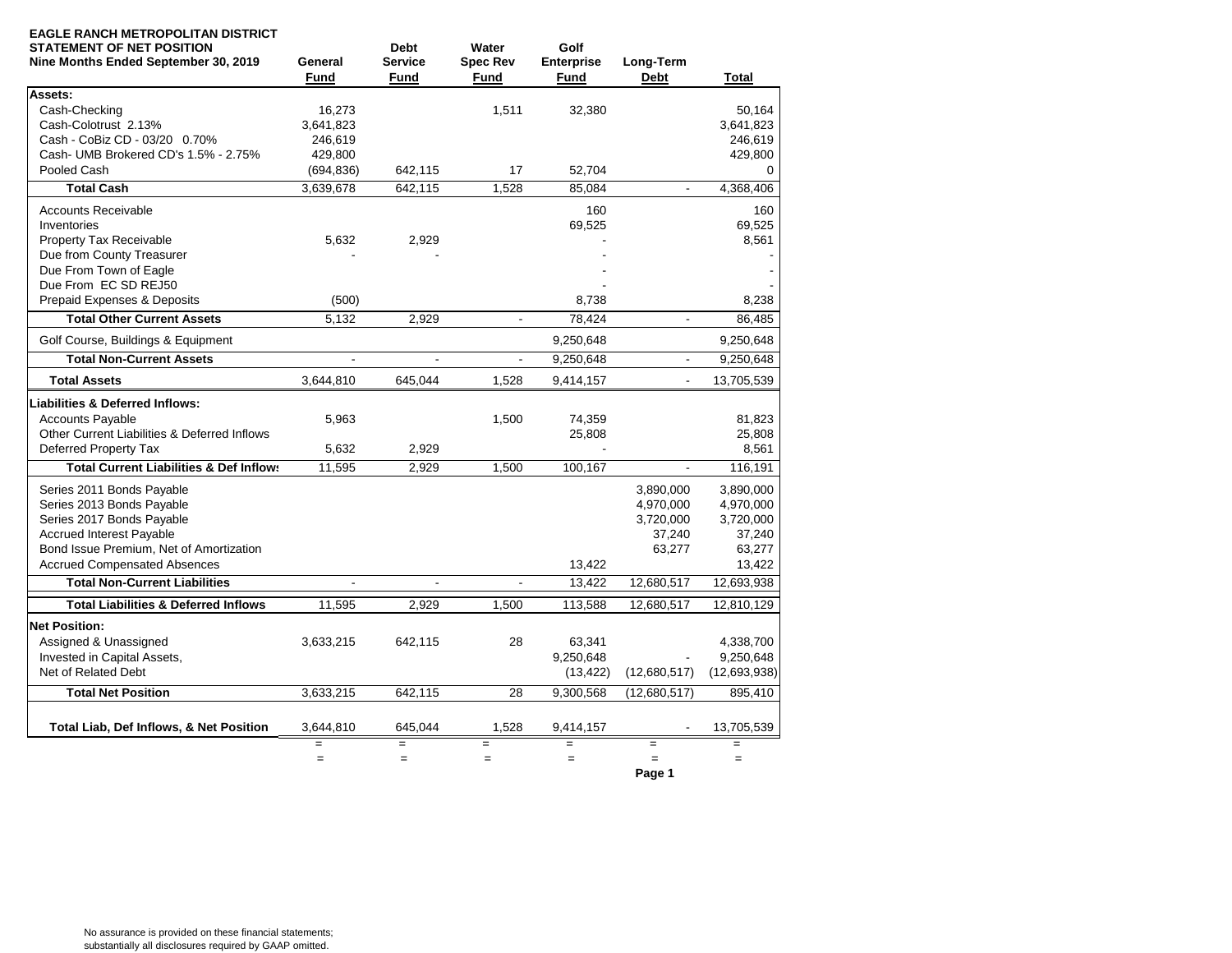#### **EAGLE RANCH METROPOLITAN DISTRICTSCHEDULE OF REVENUE, EXPENDITURES AND CHANGES IN FUND BALANCE Printed: 1/29/2020 COMBINED FUNDS- EXCLUDING WATER FUND Modified Accrual Basis**

**Nine Months Ended September 30, 2019**

|                                                                   | 2018<br><b>Audited</b> | 2019<br>Adopted      | Variance<br>Favorable | 2019                 | <b>YTD Thru</b><br>9/30/2019 | <b>YTD Thru</b><br>09/30/19 | Variance<br>Favorable | 2020<br>Adopted      |                                                        |
|-------------------------------------------------------------------|------------------------|----------------------|-----------------------|----------------------|------------------------------|-----------------------------|-----------------------|----------------------|--------------------------------------------------------|
|                                                                   | Actual                 | <b>Budget</b>        | (Unfavor)             | <b>Forecast</b>      | Actual                       | <b>Budget</b>               | (Unfavor)             | <b>Budget</b>        | 2020 Budget Comments                                   |
| Revenues:                                                         |                        |                      |                       |                      |                              |                             |                       |                      |                                                        |
| <b>Assessed Value</b><br>Mill Levy Rate                           | 57,621,780<br>39.000   | 58,494,650<br>38.000 |                       | 58,494,650<br>38.000 |                              |                             |                       | 66,720,850<br>35.000 | November Final Valuation<br>Projected long-term need   |
| <b>Property Tax Revenues</b>                                      | 2,247,172              | 2,222,797            |                       | 2,222,797            | 2,214,236                    | 2,200,569                   | 13,667                | 2,335,230            | AV times mill levy                                     |
| Specific Ownership Tax<br>Interest & Other Income                 | 114,110<br>62,141      | 111,140<br>67,000    |                       | 111,140<br>70,000    | 79,729<br>64,358             | 74,093<br>49,417            | 5,636                 | 105,085<br>67,000    | 4.5% of property taxes<br>Based on 2019                |
| Bond Proceeds & Premium                                           |                        |                      | 3,000                 |                      |                              |                             | 14,941                |                      | Next possible refunding is in 2021                     |
| <b>Developer Contribution</b>                                     |                        |                      |                       |                      |                              |                             |                       |                      |                                                        |
| <b>Total Revenues:</b>                                            | 2,423,423              | 2,400,937            | 3,000                 | 2,403,937            | 2,358,323                    | 2,324,079                   | 34,244                | 2,507,315            |                                                        |
| <b>Expenditures:</b>                                              |                        |                      |                       |                      |                              |                             |                       |                      |                                                        |
| <b>General &amp; Debt Service Fund Overhead</b>                   |                        |                      |                       |                      |                              |                             |                       |                      |                                                        |
| Operating & Administrative                                        | 53,511                 | 53,600               | 11,490                | 42,110               | 31,979                       | 42,419                      | 10,440                | 69,550               | See Detail                                             |
| <b>Treasurers Fees</b>                                            | 67,509                 | 66,684               |                       | 66,684               | 66,524                       | 66,017                      | (507)                 | 70,057               | 3% of taxes                                            |
| <b>Operating Contingency</b>                                      |                        | 30,000               | 20,000                | 10,000               |                              |                             |                       | 30,000               | Unforeseen needs                                       |
| <b>Total General &amp; Debt Svc Overhead</b>                      | 121,020                | 150,284              | 31,490                | 118,794              | 98,503                       | 108,436                     | 9,933                 | 169,607              |                                                        |
| <b>Bond Debt Service</b>                                          |                        |                      |                       |                      |                              |                             |                       |                      |                                                        |
| Principal                                                         | 935,000                | 970,000              |                       | 970,000              |                              |                             |                       | 990,000              | Per Amortization Schedule                              |
| Interest                                                          | 480,479                | 446,889              |                       | 446,889              | 223,445                      | 223,445                     |                       | 422,388              | Per Amortization Schedule                              |
| Refunding & Defeasance Costs                                      |                        |                      |                       |                      |                              |                             |                       |                      | Next possible refunding is in 2021                     |
| <b>Total Bond Debt Service</b>                                    | 1,415,479              | 1,416,889            | $\blacksquare$        | 1,416,889            | 223,445                      | 223,445                     |                       | 1,412,388            |                                                        |
| <b>Total Expenditures:</b>                                        | 1,536,499              | 1,567,173            | 31,490                | 1,535,683            | 321,947                      | 331,880                     | 9,933                 | 1,581,995            |                                                        |
| Net Before Golf Course                                            | 886,924                | 833,764              | 34,490                | 868,254              | 2,036,375                    | 1,992,198                   | 44,177                | 925,320              |                                                        |
| <b>Golf Course Revenues (Expenses)</b>                            |                        |                      |                       |                      |                              |                             |                       |                      |                                                        |
| <b>Operating Revenues</b>                                         | 1,131,359              | 1,159,916            | (21, 638)             | 1,138,278            | 1,059,388                    | 1,105,258                   | (45, 870)             | 1,152,769            | See Golf Fund for details                              |
| <b>Operating Expenses</b>                                         | (1,346,330)            | (1,439,432)          | 35,562                | (1,403,870)          | (1,080,846)                  | (1, 168, 470)               | 87,624                | (1,484,190)          | See Golf Fund for details                              |
| Leases, Trade Ins & Dev /HOA Donations<br><b>Capital Expenses</b> | (58, 375)              | (328, 150)           | 2,280<br>(21, 187)    | 2,280<br>(349, 337)  | 2,280<br>(268, 685)          | (278, 150)                  | 2,280<br>9,465        | (269, 725)           | See Golf Fund for details<br>See Golf Fund for details |
| Equipment Loan Principal & Interest                               |                        |                      |                       |                      |                              |                             |                       |                      |                                                        |
| <b>Golf Course Net Income (Loss)</b>                              | (273, 346)             | (607, 666)           | (4,983)               | (612, 649)           | (287, 864)                   | (341, 362)                  | 53,499                | (601, 146)           |                                                        |
| <b>Change in Fund Balance</b>                                     | 613,577.90             | 226,097              | 29,507                | 255,604              | 1,748,512                    | 1,650,836                   | 97,676                | 324,174              |                                                        |
| <b>Beginning Fund Balance:</b>                                    | 1,976,582              | 2,540,440            | 49,720                | 2,590,160            | 2,590,160                    | 2,540,440                   | 49,720                | 2,845,764            |                                                        |
| <b>Ending Fund Balance:</b>                                       | 2,590,160              | 2,766,538            | 79,226                | 2,845,764            | 4,338,672                    | 4,191,276                   | 147,395               | 3,169,938            |                                                        |
|                                                                   | $\equiv$               | $=$                  | $=$                   | $\equiv$             | $=$                          | $\equiv$                    | $\equiv$              | $\qquad \qquad =$    |                                                        |
|                                                                   | $=$                    | $=$                  | $=$                   |                      | $=$                          |                             | $=$                   |                      |                                                        |
| <b>Breakout of Mill Levy:</b>                                     |                        |                      |                       |                      |                              |                             |                       |                      |                                                        |
| <b>General Operations</b>                                         | (1.0)                  | (0.5)                |                       | (1.1)                |                              |                             |                       | (0.0)                |                                                        |
| <b>Debt Service</b><br><b>Golf Course</b>                         | 24.6<br>15.4           | 24.2                 |                       | 24.2                 |                              |                             |                       | 21.2                 |                                                        |
| <b>TOTAL</b>                                                      | 39.0                   | 14.3<br>38.0         |                       | 14.8<br>38.0         |                              |                             |                       | 13.9<br>35.0         |                                                        |
|                                                                   |                        |                      |                       |                      | Page 2                       |                             |                       |                      |                                                        |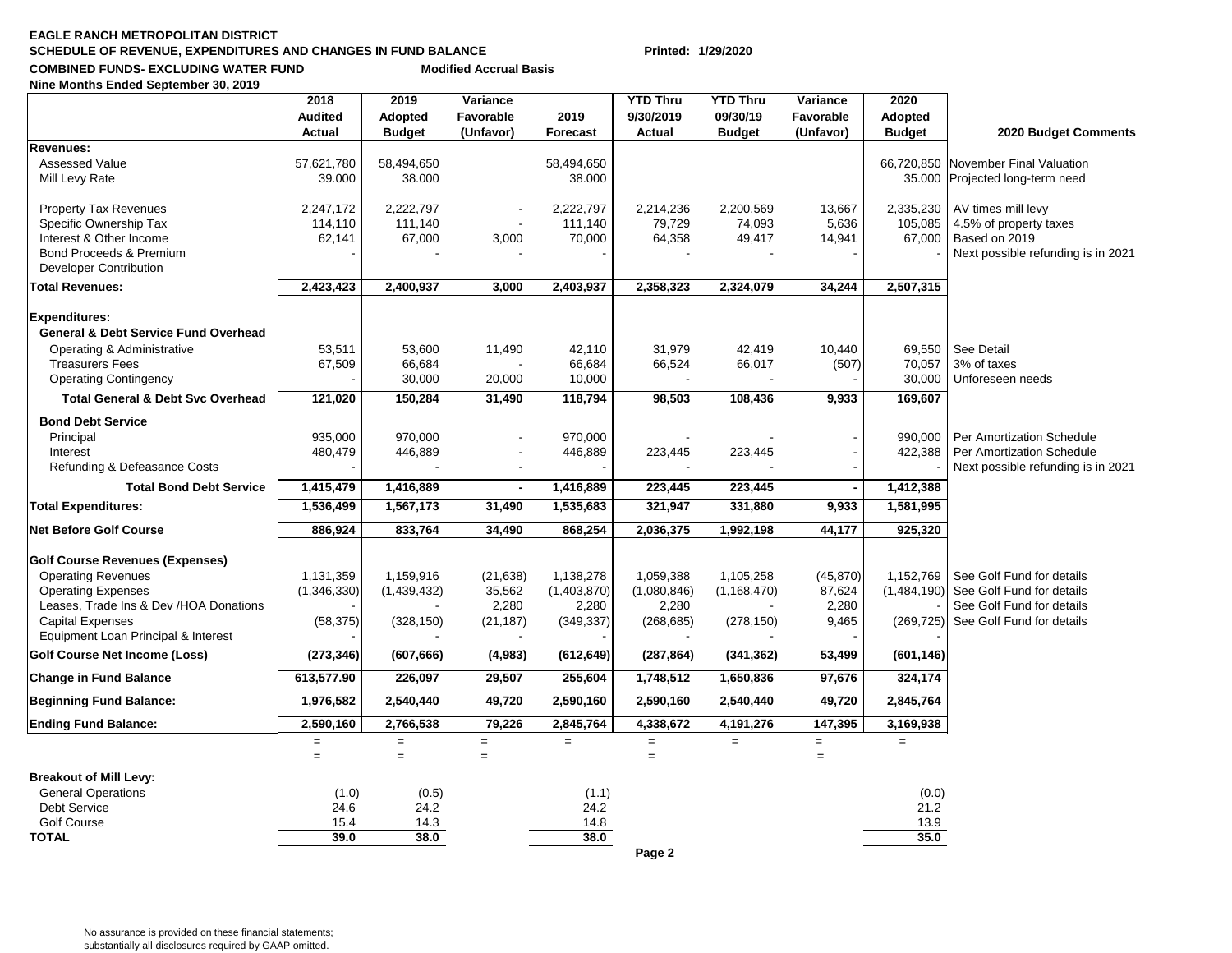#### **EAGLE RANCH METROPOLITAN DISTRICTSCHEDULE OF REVENUE, EXPENDITURES AND CHANGES IN FUND BALANCE Printed: 1/29/2020 GENERAL FUND**<br> **CENERAL FUND**

**Nine Months Ended September 30, 2019**

|                                        | 2018<br><b>Audited</b><br>Actual | 2019<br>Adopted<br><b>Budget</b> | Variance<br>Favorable<br>(Unfavor) | 2019<br><b>Forecast</b> | <b>YTD Thru</b><br>09/30/19<br>Actual | <b>YTD Thru</b><br>09/30/19<br><b>Budget</b> | Variance<br>Favorable<br>(Unfavor) | 2020<br>Adopted<br><b>Budget</b> | 2020 Budget Comments                        |
|----------------------------------------|----------------------------------|----------------------------------|------------------------------------|-------------------------|---------------------------------------|----------------------------------------------|------------------------------------|----------------------------------|---------------------------------------------|
| <b>Revenues:</b>                       |                                  |                                  |                                    |                         |                                       |                                              |                                    |                                  |                                             |
| Assessed Value                         | 57,621,780                       | 58,494,650                       |                                    | 58,494,650              |                                       |                                              |                                    |                                  | 66,720,850 November Final Valuation         |
| Mill Levy Rate                         | 25.000                           | 25.000                           |                                    | 25.000                  |                                       |                                              |                                    |                                  | 25.000 Maximum Operations Mill Levy         |
| <b>Property Tax Revenues</b>           | 1,440,495                        | 1,462,366                        |                                    | 1,462,366               | 1,456,734                             | 1,447,743                                    | 8,992                              |                                  | 1,668,021 AV times mill levy                |
| Specific Ownership Tax                 | 73,147                           | 73,118                           |                                    | 73,118                  | 52,453                                | 48,746                                       | 3,708                              |                                  | 75,061 $ 4.5\%$ of property taxes           |
| Interest & Other Income                | 60,149                           | 65,000                           | 3,000                              | 68,000                  | 63,248                                | 48,750                                       | 14,498                             |                                  | 65,000 UMB CDs, ColoTrust, Delinquent taxes |
| <b>Total Revenues:</b>                 | 1,573,792                        | 1,600,485                        | 3,000                              | 1,603,485               | 1,572,435                             | 1,545,238                                    | 27,197                             | 1,808,082                        |                                             |
| <b>Expenditures:</b>                   |                                  |                                  |                                    |                         |                                       |                                              |                                    |                                  |                                             |
| Accounting                             | 23,494                           | 33,000                           | 8,000                              | 25,000                  | 17,860                                | 23,900                                       | 6,040                              |                                  | 33,000 Based on 2019                        |
| Audit                                  | 8,950                            | 8,950                            |                                    | 8,950                   | 8,950                                 | 8,950                                        |                                    |                                  | 9,400 2019 Engagement Letter                |
| <b>Bank Charges</b>                    |                                  | 25                               | 25                                 |                         | 2                                     | 19                                           | 17                                 |                                  |                                             |
| Election                               | 13,472                           |                                  |                                    |                         |                                       |                                              |                                    |                                  | 15,000 Only if not able to cancel           |
| Office Overhead                        | 744                              | 1,000                            |                                    | 1,000                   | 374                                   | 750                                          | 376                                |                                  | 1,000 Based on forecast                     |
| Dues and Subscriptions                 | 1,238                            | 1,250                            | 175                                | 1,075                   | 1,075                                 | 1,250                                        | 175                                |                                  | 1,250 SDA dues                              |
| Insurance                              | 3,463                            | 3,800                            | 215                                | 3,585                   | 3,585                                 | 3,800                                        | 215                                |                                  | 3,900 Based on forecast plus 10%            |
| <b>Legal Fees</b>                      | 1,217                            | 5,000                            | 3,500                              | 1,500                   | 134                                   | 3,750                                        | 3,617                              |                                  | 5,000 Normal plus unforeseen needs          |
| <b>Treasurers Fees</b>                 | 43,275                           | 43,871                           |                                    | 43,871                  | 43,766                                | 43,432                                       | (334)                              |                                  | 50,041 3% of Property Taxes                 |
| Other                                  |                                  |                                  |                                    |                         |                                       |                                              |                                    |                                  |                                             |
| Contingency                            |                                  | 25,000                           | 15,000                             | 10,000                  |                                       |                                              |                                    |                                  | 25,000 Unforeseen needs/ avoid budget amend |
| <b>Total Expenditures:</b>             | 95,853                           | 121,896                          | 26,915                             | 94,981                  | 75,745                                | 85,851                                       | 10,106                             | 143,591                          |                                             |
| Net Revenues Over (Under) Expenditures | 1,477,939                        | 1,478,589                        | 29,915                             | 1,508,504               | 1,496,690                             | 1,459,387                                    | 37,303                             | 1,664,492                        |                                             |
| <b>Other Sources and (Uses)</b>        |                                  |                                  |                                    |                         |                                       |                                              |                                    |                                  |                                             |
| Transfer to Debt Service Fund          | (592,000)                        | (645,000)                        | 4,000                              | (641,000)               |                                       |                                              |                                    |                                  | (740,000) To cover debt service shortfall   |
| <b>Transfer to Golf Fund</b>           | (274, 142)                       | (608,000)                        | (5,000)                            | (613,000)               | (246, 415)                            | (250,000)                                    | 3,585                              |                                  | (602,000) To balance golf budget            |
| <b>Total Other Sources (Uses)</b>      | (866, 142)                       | (1, 253, 000)                    | (1,000)                            | (1,254,000)             | (246, 415)                            | (250,000)                                    | 3,585                              | (1,342,000)                      |                                             |
| <b>Change in Fund Balance</b>          | 611,797                          | 225,589                          | 28,915                             | 254,504                 | 1,250,275                             | 1,209,387                                    | 40,888                             | 322,492                          |                                             |
| <b>Beginning Fund Balance:</b>         | 1,771,143                        | 2,333,350                        | 49,590                             | 2,382,940               | 2,382,940                             | 2,333,350                                    | 49,590                             | 2,637,443                        |                                             |
| <b>Ending Fund Balance:</b>            | 2,382,940                        | 2,558,939                        | 78,505                             | 2,637,443               | 3,633,215                             | 3,542,737                                    | 90,478                             | 2,959,935                        |                                             |
|                                        | $=$                              | $=$                              | $=$                                |                         | $=$<br>Dogo <sup>2</sup>              | $=$                                          | $=$                                | $=$                              |                                             |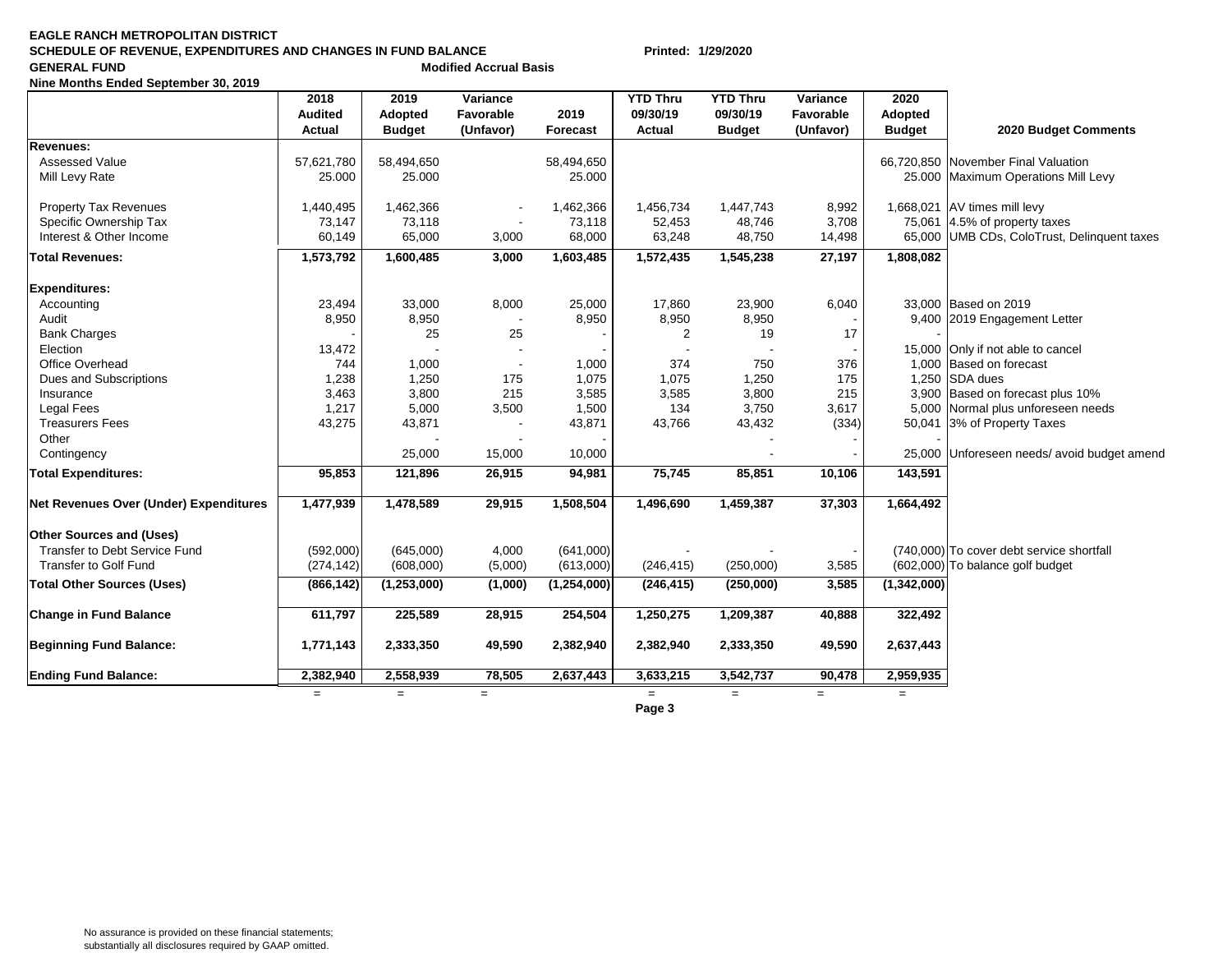#### **EAGLE RANCH METROPOLITAN DISTRICT SCHEDULE OF REVENUE, EXPENDITURES AND CHANGES IN FUND BALANCE Printed: 1/29/2020 DEBT SERVICE FUND 1988 1988 Modified Accrual Basis**

**Nine Months Ended September 30, 2019**

|                                                   | 2018<br><b>Audited</b><br>Actual | 2019<br><b>Adopted</b><br><b>Budget</b> | Variance<br>Favorable<br>(Unfavor) | 2019<br>Forecast | <b>YTD Thru</b><br>9/30/2019<br><b>Actual</b> | <b>YTD Thru</b><br>09/30/19<br><b>Budget</b> | Variance<br>Favorable<br>(Unfavor) | 2020<br>Adopted<br><b>Budget</b> | 2020 Budget Comments                     |
|---------------------------------------------------|----------------------------------|-----------------------------------------|------------------------------------|------------------|-----------------------------------------------|----------------------------------------------|------------------------------------|----------------------------------|------------------------------------------|
| Revenues:                                         |                                  |                                         |                                    |                  |                                               |                                              |                                    |                                  |                                          |
| <b>Assessed Value</b>                             | 57,621,780                       | 58,494,650                              |                                    | 58,494,650       |                                               |                                              |                                    |                                  | 66,720,850 November Final Valuation      |
| Mill Levy Rate                                    | 14.000                           | 13.000                                  |                                    | 13.000           |                                               |                                              |                                    |                                  | 10.000 Amt Required to fund debt service |
| <b>Property Tax Revenue</b>                       | 806,677                          | 760,430                                 |                                    | 760,430          | 757,502                                       | 752,826                                      | 4,676                              |                                  | 667,209 AV times mill levy               |
| Specific Ownership Tax                            | 40,963                           | 38,022                                  |                                    | 38,022           | 27,276                                        | 25,348                                       | 1,928                              |                                  | 30,024 $ 4.5\%$ of property taxes        |
| Interest Income                                   | 1,992                            | 2,000                                   | $\sim$                             | 2,000            | 1,110                                         | 667                                          | 443                                | 2,000                            | Delinquent taxes                         |
| <b>Total Revenues:</b>                            | 849,631                          | 800,452                                 | $\blacksquare$                     | 800,452          | 785,888                                       | 778,840                                      | 7,047                              | 699,233                          |                                          |
| <b>Expenditures:</b>                              |                                  |                                         |                                    |                  |                                               |                                              |                                    |                                  |                                          |
| <b>Treasurer's Fees</b>                           | 24,234                           | 22,813                                  | $\overline{\phantom{a}}$           | 22,813           | 22,758                                        | 22,585                                       | (174)                              |                                  | 20,016 3% of Property Tax Revenue        |
| Paying Agent Fees                                 | 933                              | 575                                     | (425)                              | 1,000            |                                               |                                              |                                    | 1,000                            |                                          |
| 2011 Bonds- Interest                              | 204,375                          | 204,375                                 | $\overline{\phantom{a}}$           | 204,375          | 102,188                                       | 102,188                                      |                                    |                                  | 204,375 Per Schedule- Paid off in 2029   |
| 2011 Bonds- Principal                             |                                  |                                         |                                    |                  |                                               |                                              |                                    |                                  | Per Schedule- Paid off in 2029           |
| 2013 Bonds- Interest                              | 182,457                          | 169,974                                 |                                    | 169,974          | 84,987                                        | 84,987                                       |                                    |                                  | 156,978 Per Schedule- Paid off in 2029   |
| 2013 Bonds- Principal                             | 365,000                          | 380,000                                 |                                    | 380,000          |                                               |                                              |                                    |                                  | 385,000 Per Schedule- Paid off in 2029   |
| 2017 Bonds- Interest                              | 93,647                           | 72,540                                  |                                    | 72,540           | 36,270                                        | 36,270                                       |                                    |                                  | 61,035 Per Schedule- Paid off in 2024    |
| 2017 Bonds- Principal                             | 570,000                          | 590,000                                 |                                    | 590,000          |                                               |                                              |                                    |                                  | 605,000 Per Schedule- Paid off in 2024   |
| Other/Contingency                                 |                                  | 5,000                                   | 5,000                              |                  |                                               |                                              |                                    |                                  | 5,000 To avoid budget amendment          |
| <b>Total Expenditures:</b>                        | 1,440,646                        | 1,445,277                               | 4,575                              | 1,440,702        | 246,203                                       | 246,029                                      | (174)                              | 1,438,404                        |                                          |
| Net Revenues Over (Under) Expenditures            | (591, 015)                       | (644, 825)                              | 4,575                              | (640, 250)       | 539,685                                       | 532,811                                      | 6,873                              | (739, 171)                       |                                          |
| <b>Other Sources and (Uses):</b>                  |                                  |                                         |                                    |                  |                                               |                                              |                                    |                                  |                                          |
| Transfer From General Fund                        | 592,000                          | 645,000                                 | (4,000)                            | 641,000          |                                               |                                              |                                    |                                  | 740,000 Amt required to cover shortfall  |
| <b>Transfer to Golf Fund</b>                      |                                  |                                         |                                    |                  |                                               |                                              |                                    |                                  |                                          |
| Developer Contribution                            |                                  |                                         |                                    |                  |                                               |                                              |                                    |                                  |                                          |
| <b>Bond Proceeds</b>                              |                                  |                                         |                                    |                  |                                               |                                              |                                    |                                  | No bonds callable                        |
| Reissuance Premium                                |                                  |                                         |                                    |                  |                                               |                                              |                                    |                                  | No bonds callable                        |
| <b>Bond Cost of Issuance</b>                      |                                  |                                         |                                    |                  |                                               |                                              |                                    |                                  | No bonds callable                        |
| Bond Redemption/Defeasance                        |                                  |                                         |                                    |                  |                                               |                                              |                                    |                                  | No bonds callable                        |
| Bond Proceeds & Issuance Costs                    |                                  |                                         | $\overline{\phantom{a}}$           |                  |                                               |                                              |                                    |                                  |                                          |
| <b>Total Other Sources (Uses)</b>                 | 592,000                          | 645,000                                 | (4,000)                            | 641,000          |                                               |                                              |                                    | 740,000                          |                                          |
| <b>Excess (Deficit) Revenues over Expenditure</b> | 985.09                           | 175                                     | 575                                | 750              | 539,685                                       | 532,811                                      | 6,873                              | 829                              |                                          |
| <b>Beginning Fund Balance:</b>                    | 101,445                          | 102,230                                 | 200                                | 102,431          | 102,431                                       | 102,230                                      | 200                                | 103,181                          |                                          |
| <b>Ending Fund Balance</b>                        | 102,431                          | 102,405                                 | 775                                | 103,181          | 642,115                                       | 635,042                                      | 7,074                              | 104,009                          |                                          |
|                                                   | $=$                              | $=$                                     | $=$                                |                  | $=$                                           | $=$                                          | $\qquad \qquad =$                  | $=$                              |                                          |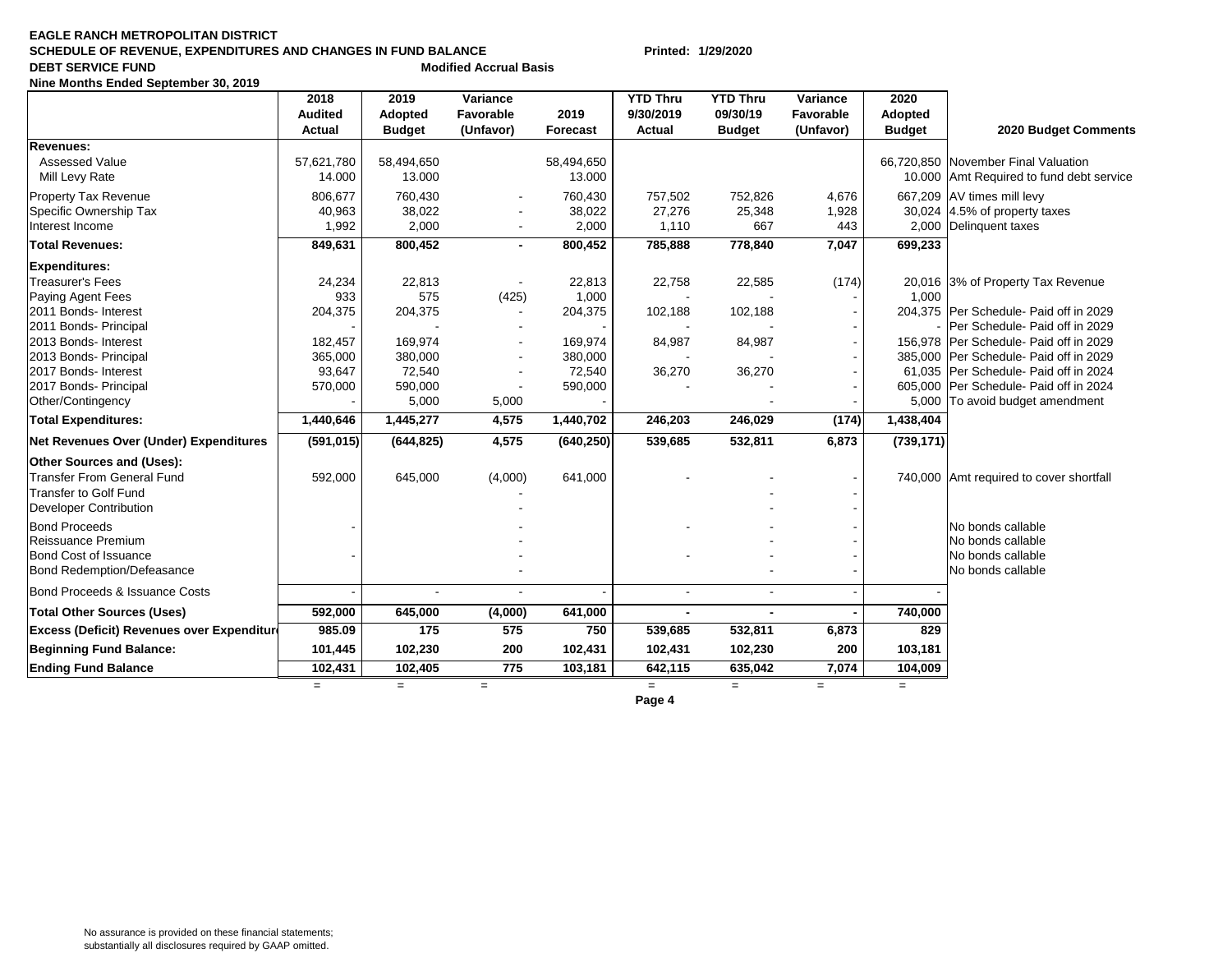#### **EAGLE RANCH METROPOLITAN DISTRICT SCHEDULE OF REVENUE, EXPENDITURES AND CHANGES IN FUND BALANCE Printed: 1/29/2020 WATER SPECIAL REVENUE FUND Modified Accrual Basis**

|  |  |  | Nine Months Ended September 30, 2019 |  |  |
|--|--|--|--------------------------------------|--|--|
|--|--|--|--------------------------------------|--|--|

|                                        | 2018<br><b>Audited</b><br>Actual | 2019<br>Adopted<br><b>Budget</b> | Variance<br>Favorable<br>(Unfavor) | 2019<br>Forecast | <b>YTD Thru</b><br>9/30/2019<br>Actual | <b>YTD Thru</b><br>09/30/19<br><b>Budget</b> | Variance<br>Favorable<br>(Unfavor) | 2020<br>Adopted<br><b>Budget</b> | 2020 Budget Comments                        |
|----------------------------------------|----------------------------------|----------------------------------|------------------------------------|------------------|----------------------------------------|----------------------------------------------|------------------------------------|----------------------------------|---------------------------------------------|
| <b>Revenues:</b>                       |                                  |                                  |                                    |                  |                                        |                                              |                                    |                                  |                                             |
| <b>Water Tap Fees:</b>                 |                                  |                                  |                                    |                  |                                        |                                              |                                    |                                  |                                             |
| Tap fees                               | 21,000                           | 100,000                          | (80,000)                           | 20,000           | 10,500                                 | 75,000                                       | (64,500)                           |                                  | 100,000 Budgeted high to avoid amendment    |
| Interest income                        |                                  |                                  |                                    |                  |                                        |                                              |                                    |                                  |                                             |
| Developer Contribution                 |                                  |                                  |                                    |                  |                                        |                                              |                                    |                                  |                                             |
| <b>Total Revenue:</b>                  | 21,000                           | 100,000                          | (80,000)                           | 20,000           | 10,500                                 | 75,000                                       | (64, 500)                          | 100,000                          |                                             |
| <b>Expenditures:</b>                   |                                  |                                  |                                    |                  |                                        |                                              |                                    |                                  |                                             |
| Town & Developer Repayments            | 21,000                           | 100,000                          | 80,000                             | 20,000           | 10,500                                 | 75,000                                       | 64,500                             |                                  | 100,000 All paid out, no impact to District |
| <b>Bank charges</b>                    |                                  |                                  |                                    |                  |                                        |                                              |                                    |                                  |                                             |
| <b>Total Expenditures</b>              | 21,000                           | 100,000                          | 80,000                             | 20,000           | 10,500                                 | 75,000                                       | 64,500                             | 100,000                          |                                             |
| <b>Revenues and Other Sources Over</b> |                                  |                                  |                                    |                  |                                        |                                              |                                    |                                  |                                             |
| <b>Expenditures</b>                    |                                  |                                  |                                    |                  | -                                      |                                              |                                    |                                  |                                             |
| <b>Beginning Fund Balance:</b>         | 28                               | 28.00                            | (0)                                | 28               | 28                                     | 28                                           | (0)                                | 28                               |                                             |
| <b>Ending Fund Balance:</b>            | 28                               | 28                               | (0)                                | 28               | 28                                     | 28                                           | (0)                                | 28                               |                                             |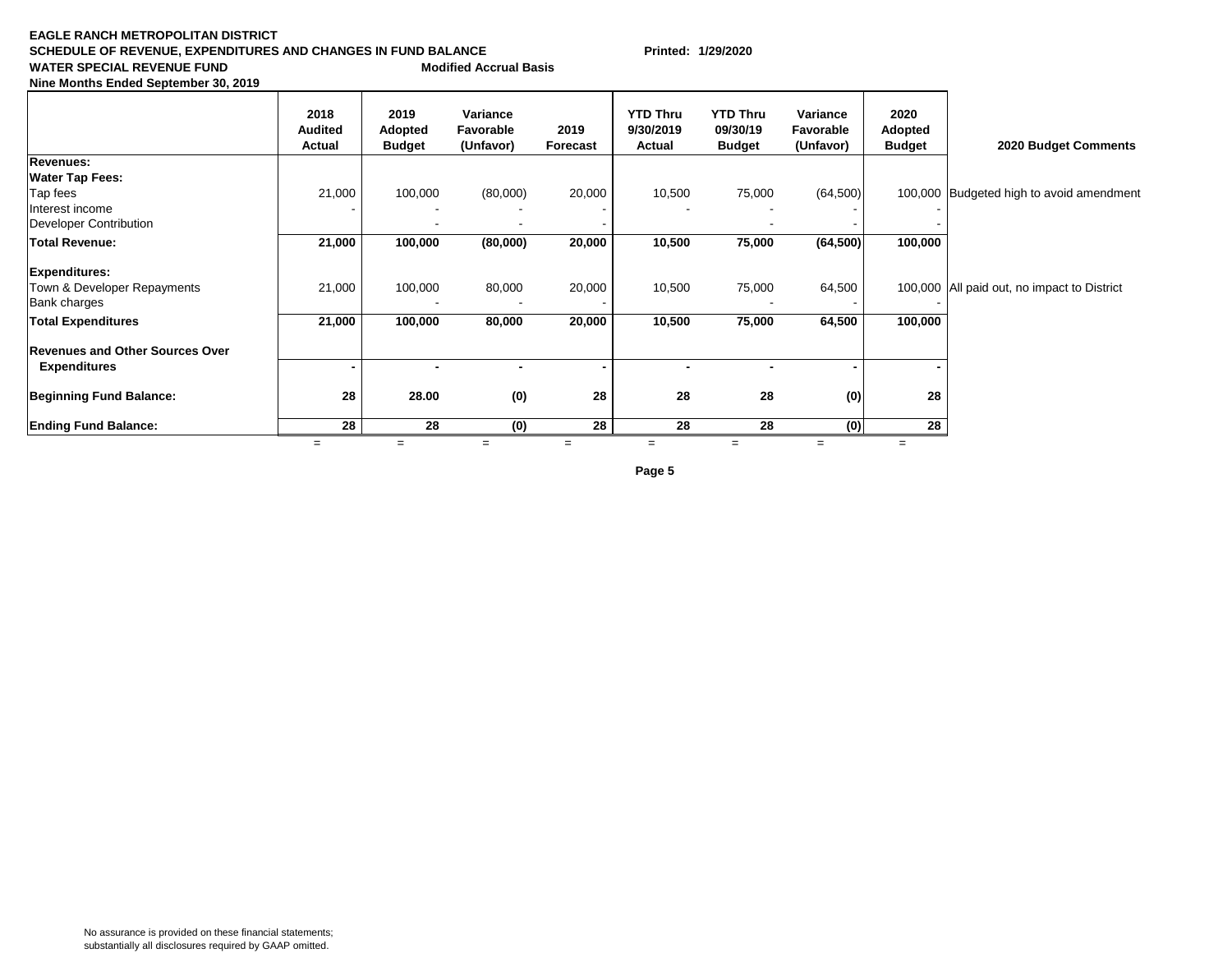#### **EAGLE RANCH METROPOLITAN DISTRICT SCHEDULE OF REVENUE, EXPENDITURES AND CHANGES IN FUND BALANCE Printed: 1/29/2020 Modified Accrual Basis**

**Nine Months Ended September 30, 2019**

|                                                | 2018<br><b>Audited</b><br>Actual | 2019<br>Adopted<br><b>Budget</b> | Variance<br>Favorable<br>(Unfavor) | 2019<br>Forecast | <b>YTD Thru</b><br>9/30/2019<br>Actual | <b>YTD Thru</b><br>09/30/19<br><b>Budget</b> | Variance<br>Favorable<br>(Unfavor) | 2020<br>Adopted<br><b>Budget</b> | 2020 Budget Comments                              |
|------------------------------------------------|----------------------------------|----------------------------------|------------------------------------|------------------|----------------------------------------|----------------------------------------------|------------------------------------|----------------------------------|---------------------------------------------------|
| <b>Operating Revenues:</b>                     |                                  |                                  |                                    |                  |                                        |                                              |                                    |                                  |                                                   |
| Green Fees - Page 7                            | 713,274                          | 730,000                          | (28,000)                           | 702,000          | 659,347                                | 698,640                                      | (39, 293)                          |                                  | 715,000   Forecast + about 2.0%                   |
| Other Golf Revenue - Page 7                    | 293,089                          | 297,650                          | (6,625)                            | 291,025          | 269,266                                | 276,945                                      | (7,678)                            |                                  | 299,200 Forecast + 2%                             |
| Golf Shop Merchandise - Page 10                | 140,301                          | 136,500                          |                                    | 136,500          | 105,432                                | 116,183                                      | (10, 752)                          |                                  | 140,500 Forecast + 2%                             |
| Food & Beverage Revenue - Page 13              | 145,712                          | 157,600                          | 1,315                              | 158,915          | 146,100                                | 157,600                                      | (11,500)                           |                                  | 163,200 Forecast + 2%                             |
| Other Income - Page 18                         | 3,270                            | 575                              | 11,550                             | 12,125           | 10,459                                 | 431                                          | 10,028                             |                                  | 2,150 2019 had safety grant and insurance stipend |
| <b>Gross Operating Revenues:</b>               | 1,295,647                        | 1,322,325                        | (21, 760)                          | 1,300,565        | 1,190,604                              | 1,249,799                                    | (59, 195)                          | 1,320,050                        |                                                   |
| <b>Cost of Sales:</b>                          |                                  |                                  |                                    |                  |                                        |                                              |                                    |                                  |                                                   |
| Golf Shop Merchandise - Page 10                | 103,342                          | 97,800                           | 400                                | 97,400           | 70,527                                 | 80,003                                       | 9,476                              |                                  | 100,600 Using historical COGS percentages         |
| Food & Beverage - Page 13                      | 60,946                           | 64,609                           | (278)                              | 64,887           | 60,689                                 | 64,538                                       | 3,848                              | 66,681                           | Using historical COGS percentages                 |
| <b>Total Cost of Sales</b>                     | 164,288                          | 162,409                          | 122                                | 162,287          | 131,216                                | 144,541                                      | 13,324                             | 167,281                          |                                                   |
| <b>Net Revenues:</b>                           | 1,131,359                        | 1,159,916                        | (21, 638)                          | 1,138,278        | 1,059,388                              | 1,105,258                                    | (45, 870)                          | 1,152,769                        |                                                   |
| <b>Operating Expenses:</b>                     |                                  |                                  |                                    |                  |                                        |                                              |                                    |                                  |                                                   |
| Golf Department - Page 9                       | 285,591                          | 305,234                          | 4,251                              | 300,983          | 242,532                                | 258,911                                      | 16,380                             |                                  | 293,869 Mostly based on forecasts                 |
| Golf Shop Merchandise - Page 10                | 11,029                           | 10,340                           |                                    | 10,340           | 10,609                                 | 9,850                                        | (758)                              |                                  | 11,786 Mostly based on forecasts                  |
| Golf Course Maintenance - Page 12              | 604,990                          | 644,877                          | 22,463                             | 622,414          | 449,416                                | 498,825                                      | 49,409                             |                                  | 677,356 Mostly based on forecasts                 |
| Food & Beverage - Page 14                      | 86,394                           | 98,290                           | 4,111                              | 94,179           | 78,794                                 | 88,218                                       | 9,424                              |                                  | 102,915 Mostly based on forecasts                 |
| General & Administrative - Page15              | 259,795                          | 282,291                          | 5,707                              | 276,584          | 216,643                                | 224,479                                      | 7,836                              |                                  | 290,044 Mostly based on forecasts                 |
| Marketing - Page 16                            | 38,876                           | 39,750                           | (550)                              | 40,300           | 39,300                                 | 39,750                                       | 450                                |                                  | 46,000 Mostly based on forecasts                  |
| Clubhouse - Page 17                            | 59,656                           | 58,650                           | (420)                              | 59,070           | 43,553                                 | 48,437                                       | 4,885                              |                                  | 62,220 Mostly based on forecasts                  |
| <b>Total Operating Expenses:</b>               | 1,346,330                        | 1,439,432                        | 35,562                             | 1,403,870        | 1,080,846                              | 1,168,470                                    | 87,624                             | 1,484,190                        |                                                   |
| <b>Net Golf Course Operating Income (Loss)</b> | (214, 971)                       | (279, 516)                       | 13,924                             | (265, 592)       | (21, 458)                              | (63, 212)                                    | 41,754                             | (331, 421)                       |                                                   |
| <b>Other Sources (Uses)</b>                    |                                  |                                  |                                    |                  |                                        |                                              |                                    |                                  |                                                   |
| Capital Expenditures - Page 18                 | (58, 375)                        | (328, 150)                       | (21, 187)                          | (349, 337)       | (268, 685)                             | (278, 150)                                   | 9,465                              |                                  | (269,725) Cart paths, equipment, other            |
| Lease Proceeds - Page 18                       |                                  |                                  |                                    |                  |                                        |                                              |                                    |                                  |                                                   |
| Sale/Trade In Of Fixed Assets - Page 18        |                                  |                                  | 2,280                              | 2,280            | 2,280                                  |                                              | 2,280                              |                                  |                                                   |
| Debt Service Expense - Page 18                 |                                  |                                  |                                    |                  |                                        |                                              |                                    |                                  |                                                   |
| Income (Loss) Before DS, Dev Cont, & Trfr      | (273, 346)                       | (607, 666)                       | (4,983)                            | (612, 649)       | (287, 864)                             | (341, 362)                                   | 53,499                             | (601, 146)                       |                                                   |
| Transfer From General Fund - Page 18           | 274,142                          | 608,000                          | 5,000                              | 613,000          | 246,415                                | 250,000                                      | (3,585)                            |                                  | 602,000 To cover shortfall.                       |
| Transfer From Debt Svc Fund - Page 18          |                                  |                                  |                                    |                  |                                        |                                              |                                    |                                  |                                                   |
| Developer & HOA Contributions - Page 18        |                                  |                                  |                                    |                  |                                        |                                              |                                    |                                  |                                                   |
| <b>Total Transfers &amp; Dev Contributions</b> | 274,142                          | 608,000                          | 5,000                              | 613,000          | 246,415                                | 250,000                                      | (3,585)                            | 602,000                          |                                                   |
| Increase (Decrease) In Fund Balance            | 796                              | 334                              | 17                                 | 351              | (41, 449)                              | (91, 362)                                    | 49,914                             | 854                              |                                                   |
| <b>Beginning Fund Balance</b>                  | 103,994                          | 104,860                          | (70)                               | 104,790          | 104,790                                | 104,860                                      | (70)                               | 105,141                          |                                                   |
| <b>Ending Fund Balance</b>                     | 104,790                          | 105,194                          | (53)                               | 105,141          | 63,341                                 | 13,498                                       | 49,844                             | 105,994                          |                                                   |
|                                                | $=$                              | $=$                              | $=$                                |                  | $=$<br>Page 6                          | $=$                                          | $=$                                | $=$                              |                                                   |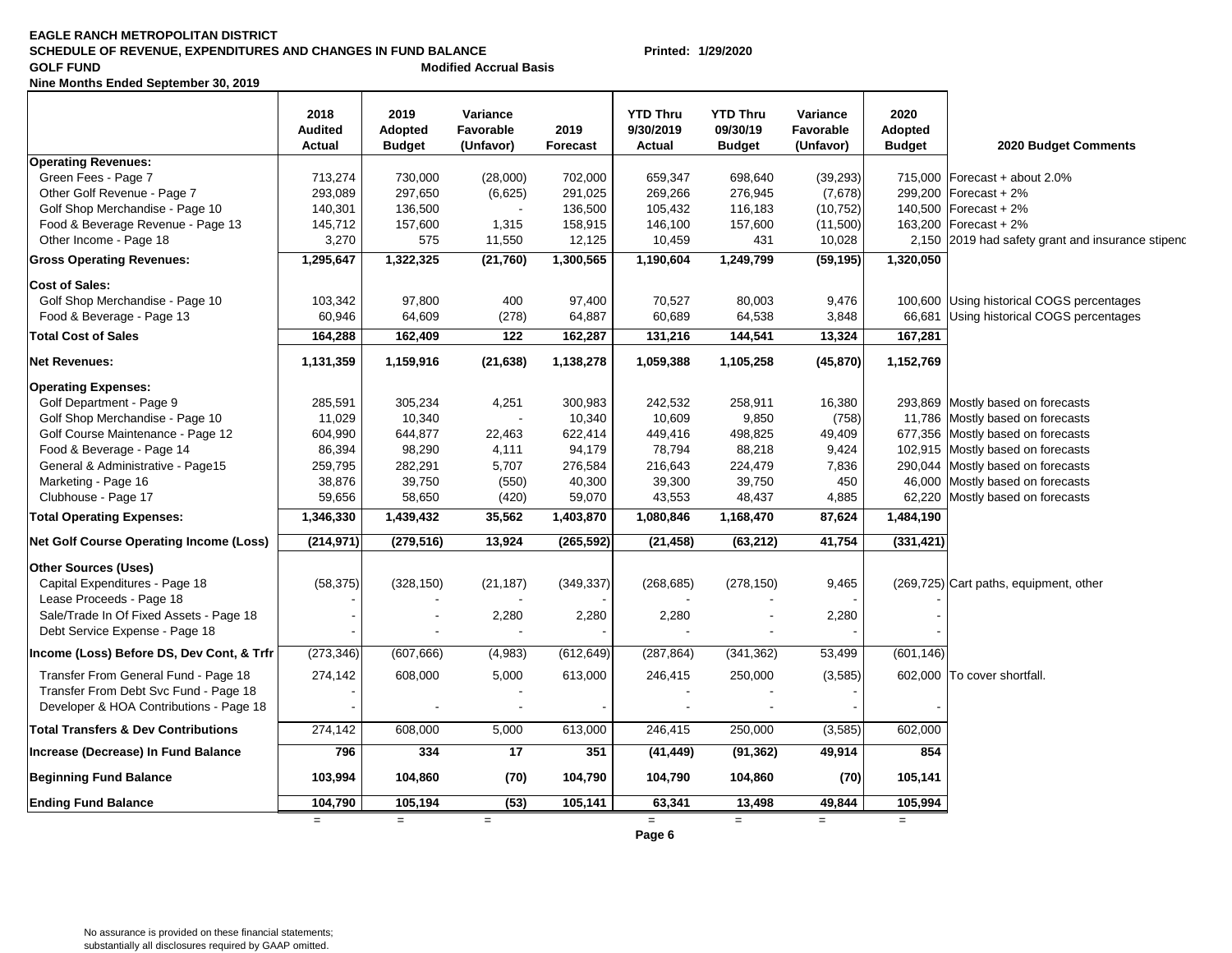# **CERTIFICATION OF TAX LEVIES for NON-SCHOOL Governments**

| <b>TO:</b> County Commissioners <sup>1</sup> of                                                                                         | Eagle County                                          |              |                                                                                                             |                     |                           | , Colorado.          |  |  |
|-----------------------------------------------------------------------------------------------------------------------------------------|-------------------------------------------------------|--------------|-------------------------------------------------------------------------------------------------------------|---------------------|---------------------------|----------------------|--|--|
| On behalf of the Eagle Ranch Metropolitan District                                                                                      |                                                       |              |                                                                                                             |                     |                           |                      |  |  |
|                                                                                                                                         |                                                       |              | $(taxing entity)^{A}$                                                                                       |                     |                           |                      |  |  |
| the Board of Directors                                                                                                                  |                                                       |              |                                                                                                             |                     |                           |                      |  |  |
|                                                                                                                                         |                                                       |              | (governing body) $B$                                                                                        |                     |                           |                      |  |  |
|                                                                                                                                         | of the Eagle Ranch Metropolitan District              |              | $\left($ local government $\right)^C$                                                                       |                     |                           |                      |  |  |
| <b>Hereby</b> officially certifies the following mills to be                                                                            |                                                       |              |                                                                                                             |                     |                           |                      |  |  |
| levied against the taxing entity's GROSS assessed                                                                                       |                                                       | \$66,720,850 |                                                                                                             |                     |                           |                      |  |  |
| valuation of:                                                                                                                           |                                                       |              | (Gross <sup>B</sup> assessed valuation, Line 2 of the Certification of Valuation From DLG $57^E$ )          |                     |                           |                      |  |  |
| Note: If the assessor certified a NET assessed valuation                                                                                |                                                       |              |                                                                                                             |                     |                           |                      |  |  |
| (AV) different than the GROSS AV due to a Tax Increment                                                                                 |                                                       |              |                                                                                                             |                     |                           |                      |  |  |
| Financing (TIF) Area <sup>F</sup> the tax levies must be calculated using<br>the NET AV. The taxing entity's total property tax revenue |                                                       |              | \$66,720,850<br>(NET <sup>G</sup> assessed valuation, Line 4 of the Certification of Valuation Form DLG 57) |                     |                           |                      |  |  |
| will be derived from the mill levy multiplied against the NET                                                                           |                                                       |              | USE VALUE FROM FINAL CERTIFICATION OF VALUATION PROVIDED BY                                                 |                     |                           |                      |  |  |
| assessed valuation of:                                                                                                                  |                                                       |              | <b>ASSESSOR NO LATER THAN DECEMBER 10</b>                                                                   |                     |                           |                      |  |  |
| Submitted:<br>(not later than Dec 15)                                                                                                   | 12/9/2019<br>(mm/dd/yyyy)                             |              | for budget/fiscal year                                                                                      | 2020<br>(yyyy)      |                           |                      |  |  |
|                                                                                                                                         |                                                       |              |                                                                                                             |                     |                           |                      |  |  |
| PURPOSE (see end notes for definitions and examples)                                                                                    |                                                       |              | $LEVY^2$                                                                                                    |                     |                           | REVENUE <sup>2</sup> |  |  |
| General Operating Expenses <sup>H</sup>                                                                                                 |                                                       |              | 25.000                                                                                                      | mills               | $\boldsymbol{\mathsf{S}}$ | 1,668,021.25         |  |  |
| <minus> Temporary General Property Tax Credit/<br/><math>\overline{2}</math>.</minus>                                                   |                                                       |              |                                                                                                             |                     |                           |                      |  |  |
| Temporary Mill Levy Rate Reduction                                                                                                      |                                                       |              | (0.000)                                                                                                     | mills               | \$                        |                      |  |  |
| <b>SUBTOTAL FOR GENERAL OPERATING:</b>                                                                                                  |                                                       |              | 25.000                                                                                                      | mills               | \$                        | 1,668,021.25         |  |  |
| General Obligation Bonds and Interest <sup>J</sup>                                                                                      |                                                       |              | 10.000                                                                                                      | mills               | \$                        | 667,208.50           |  |  |
| Contractual Obligations <sup>K</sup>                                                                                                    |                                                       |              | 0.000                                                                                                       | mills               | $\boldsymbol{\mathsf{S}}$ |                      |  |  |
| Capital Expenditures <sup>L</sup><br>5.                                                                                                 |                                                       |              | 0.000                                                                                                       | mills               | $\mathbb S$               |                      |  |  |
| Refunds/Abatements <sup>M</sup><br>6.                                                                                                   |                                                       |              | 0.000                                                                                                       | mills               | $\boldsymbol{\mathsf{S}}$ |                      |  |  |
| 7. Other <sup>N</sup> (specify):                                                                                                        |                                                       |              | 0.000                                                                                                       | mills               | \$                        |                      |  |  |
|                                                                                                                                         |                                                       |              | 0.000                                                                                                       | mills               | $\mathbb{S}$              |                      |  |  |
|                                                                                                                                         |                                                       |              |                                                                                                             |                     |                           |                      |  |  |
| <b>TOTAL:</b>                                                                                                                           | Sum of General Operating<br>Subtotal and Lines 3 to 7 |              | 35.000                                                                                                      | mills               | \$                        | 2,335,229.75         |  |  |
| Contact person:                                                                                                                         |                                                       |              | Daytime                                                                                                     |                     |                           |                      |  |  |
| (print)<br>Eric Weaver                                                                                                                  |                                                       |              | phone:                                                                                                      | $(970)$ 926-6060 x6 |                           |                      |  |  |
| Signed:                                                                                                                                 | Vilen                                                 |              | Title:                                                                                                      | District Accountant |                           |                      |  |  |

*Include one copy of this tax entity's completed form when filing the local government's budget by January 31st, per 29-1-113 C.R.S. with the Division of Local Government (DLG), Room 521, 1313 Sherman Street, Denver, Colorado 80203. Questions? Call DLG (303) 864-7720.*

<sup>1</sup> If the *taxing entity's* boundaries include more than one county, you must certify the levies to each county. Use a separate form for each county and certify the same levies uniformly to each county per Article X, Section 3 of the Colorado Constitution.

2 Levies must be rounded to three decimal places and revenue must be calculated from the total *NET assessed valuation* (Line 4 of Form DLG57 on the County Assessor's **FINAL** certification of valuation).